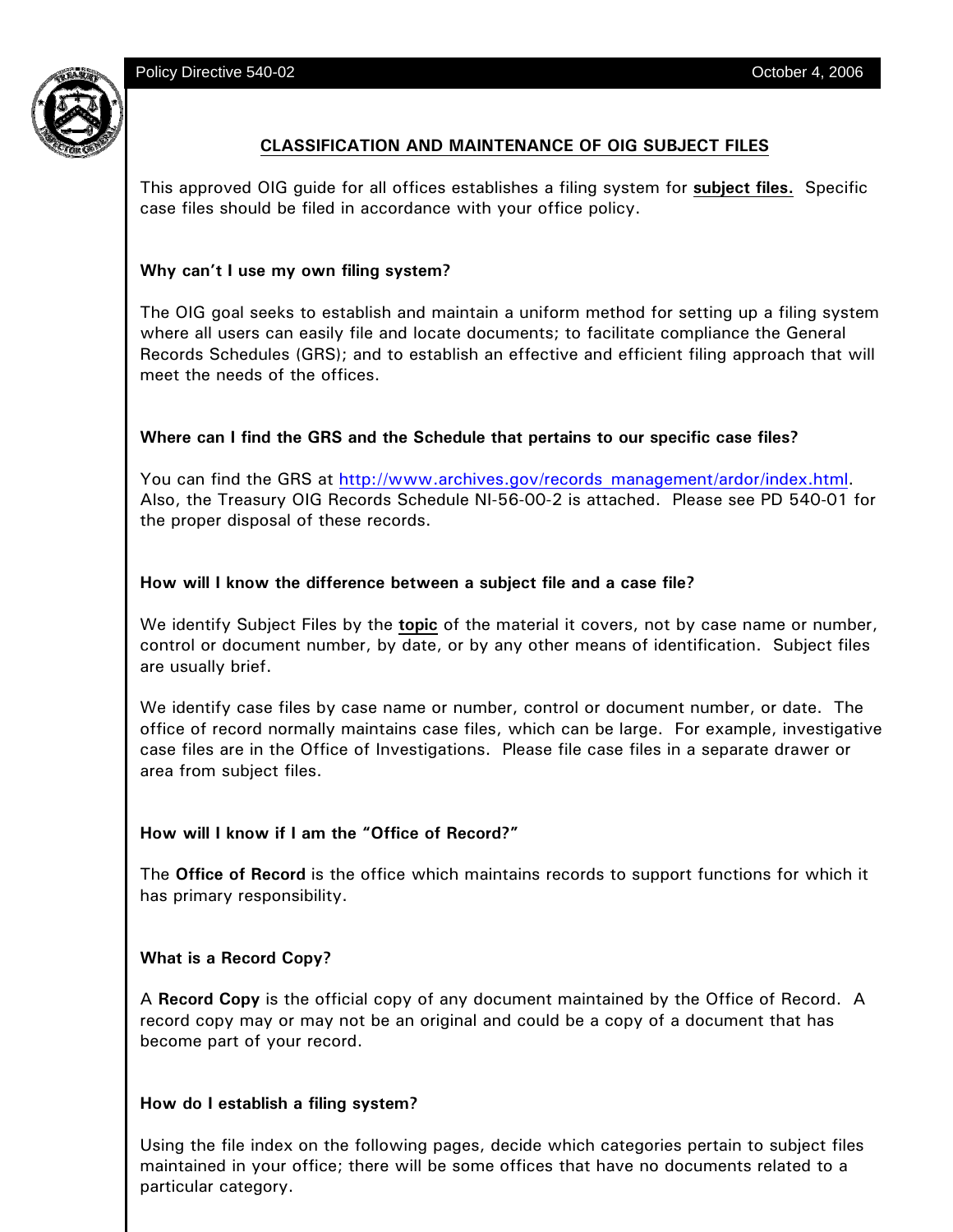Once you have determined the categories you can set up your files using the tips below on preparing guide cards, file folders and a file Index.

# **PREPARATION OF GUIDE CARDS**

Prepare guide cards for all first level categories of the types of documents your office has.

| 100 ADMINISTRATIVE |  |
|--------------------|--|
|                    |  |
|                    |  |
|                    |  |

# **PREPARATION OF FILE FOLDERS**

Use square cut manila or Kraft (for heavy use) folders for all new subject file folders. You may relable folders currently in use if there is enough room for all of the required information.

Please label each folder with a filing code (if applicable), title, inclusive dates and the appropriate disposition date on the left side. There will be some cases where you can not establish a specific disposition date, e.g., "Destroy when superseded or obsolete." In these cases, state the disposition period on the label.

| 100 REPORTS & STATISTICS<br>FY 2003 |
|-------------------------------------|
| Destroy October 2006                |

### **FILE INDEX**

Once you have set up the filing system, prepare an index of all the files located in your office and place it at the beginning of the subject files.

### **How do I dispose of a subject file?**

Follow the timeframes listed in the GRS and dispose of your files after they expire at the beginning of the fiscal year.

If you need to destroy your files by burning, please contact the Departmental "burn bag" office, 622-1510. Please remember to have all records in the burn bags before calling; or if records files do not require burning, the records can be recycled.

### **Who do I call if I have questions?**

For questions about this policy, please contact the Office of Management at (202) 927-5200 or OIG-OM@oig.treas.gov.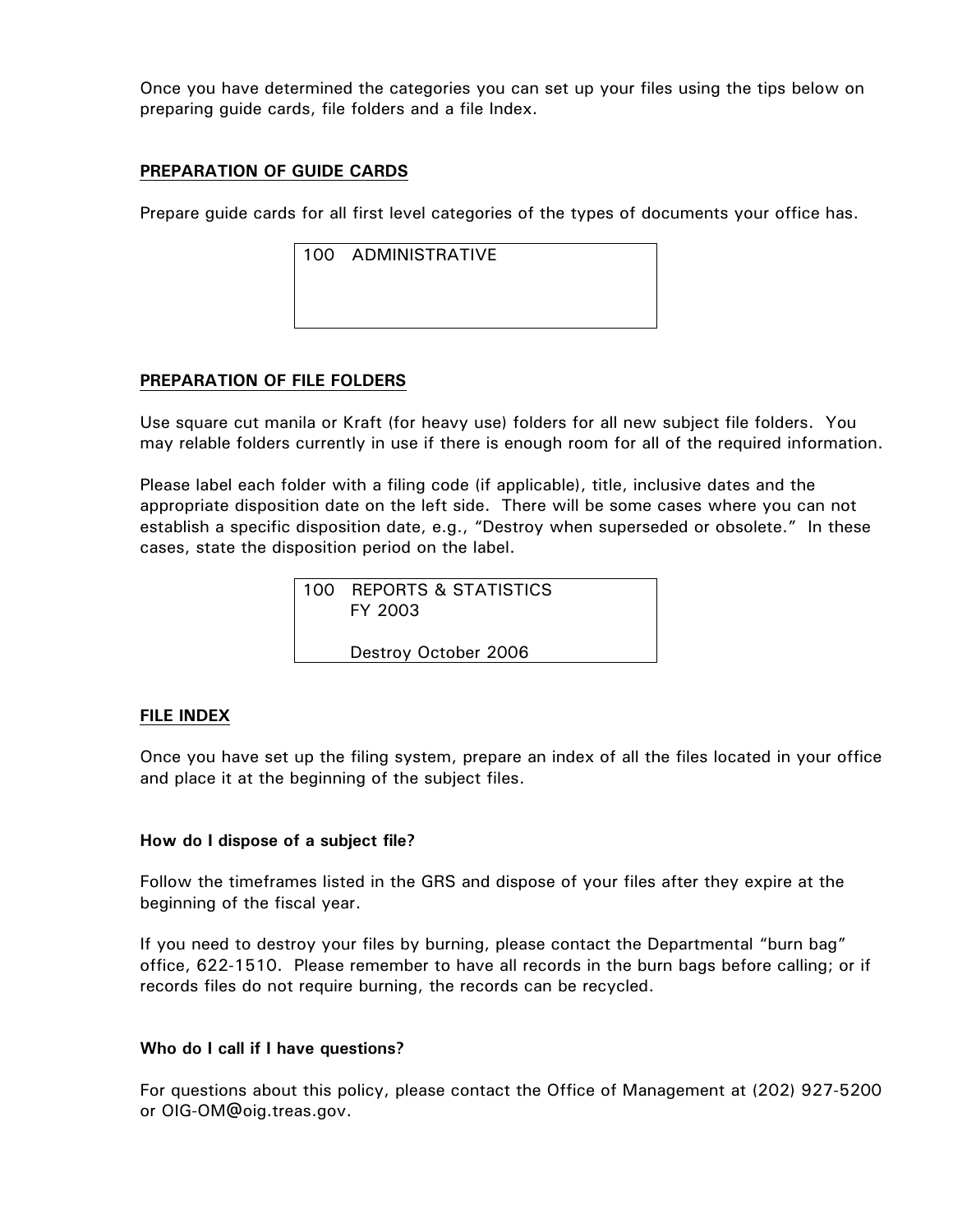# **FILE INDEX**

# **ADMINISTRATIVE SERVICES** (100)

Use these subject categories for general correspondence, reports and related papers pertaining to office services functions, office equipment and supplies, printing, property management, and telecommunications. **Do not** use this outline for documentation that is appropriate for filing in specific case files.

| <b>CODE</b>        | <b>TITLE</b><br><b>ADMINISTRATIVE POLICY</b>                                                                                                 | <b>DEPOSITION</b><br>Destroy when superseded or obsolete                                                     |
|--------------------|----------------------------------------------------------------------------------------------------------------------------------------------|--------------------------------------------------------------------------------------------------------------|
|                    | Information pertaining to general<br>policies and procedures that cannot be<br>put under specific subjects of this<br>outline.               |                                                                                                              |
| 101                | <b>REPORTS</b><br>General reports, progress reports, and<br>reports of significant accomplishments.                                          | Destroy when of no further administrative<br>use or 1 year after close of fiscal year<br>whichever is sooner |
| 102                | <b>ACQUISITIONS</b><br>General material on acquisition of<br>buildings and grounds, leases, lease<br>amendments, renewals, floor plans, etc. | See General Records Schedule 18                                                                              |
| 103                | <b>FACILITIES &amp; MAINTENANCE</b><br>Cleaning, heating and air conditioning,<br>utilities, moving alterations, repairs, etc.               | See General Records Schedule 11                                                                              |
| 103-1<br>103-2     | <b>SPACE MANAGEMENT</b><br><b>PARKING</b>                                                                                                    | See General Records Schedule 11                                                                              |
| $103 - 3$          | PROTECTION AND SECURITY                                                                                                                      | See General Records Schedule 18                                                                              |
| 104                | <b>OFFICE EQUIPMENT &amp; SUPPLIES</b><br>General material on procurement,<br>distribution, control.                                         | See General Records Schedule 3, 4                                                                            |
| 104-1<br>$104 - 2$ | <b>MAINTENANCE &amp; REPAIRS</b><br><b>SURPLUS PROPERTY</b>                                                                                  |                                                                                                              |
| 105                | PERSONAL PROPERTY<br><b>ACCOUNTABILITY</b>                                                                                                   |                                                                                                              |
| 106                | PRINTING & REPRODUCTION                                                                                                                      | See General Records Schedule 13, 21                                                                          |
| $106 - 1$          | <b>GRAPHIC SERVICES</b><br>Artwork, design, drafting, etc.                                                                                   |                                                                                                              |
| 106-2              | <b>COPYING SERVICES</b>                                                                                                                      |                                                                                                              |
| $106 - 3$          | Internal copier control.<br>PRINTING & BINDING                                                                                               |                                                                                                              |
| 107                | <b>EMERGENCY PLANNING</b><br>Material relating to continuation<br>operations in an emergency                                                 | See General Records Schedule 18                                                                              |
| 108                | <b>SAFETY PROGRAM</b>                                                                                                                        | See General Records Schedule 2                                                                               |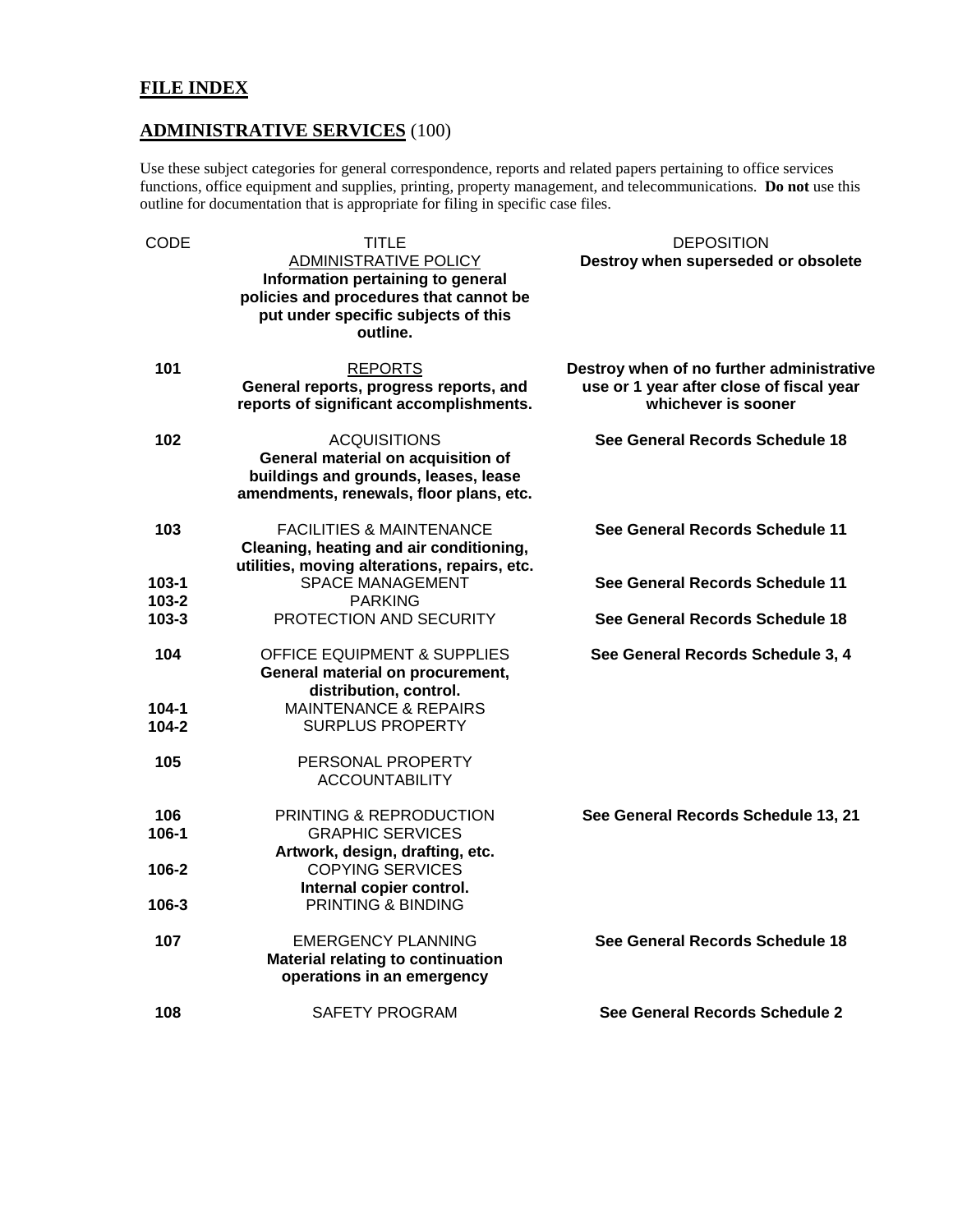# **AUDITS AND INVESTIGATIONS** (200)

Use these subject categories for general correspondence, reports and related papers pertaining to audits and investigations. **Do not** use this outline for documentation that is appropriate for filing in specific audit or investigation case files.

| CODE      | TITLE<br><b>AUDITS &amp; INVESTIGATIONS</b><br>Information pertaining to general<br>policies and procedures that cannot be<br>put under specific subjects of this<br>outline. | <b>DISPOSITION</b><br>Destroy when superseded or obsolete                                                    |
|-----------|-------------------------------------------------------------------------------------------------------------------------------------------------------------------------------|--------------------------------------------------------------------------------------------------------------|
| 201       | <b>REPORTS &amp; STATISTICS</b><br>General reports, studies, surveys,<br>progress reports, and reports of<br>significant accomplishments.                                     | Destroy when of no further administrative<br>use or 1 year after close of fiscal year<br>whichever is sooner |
| 202       | STANDARDS & PROCEDURES<br>Procedures for conducting, reporting,<br>and reviewing audits and investigations.                                                                   |                                                                                                              |
| $202 - 1$ | <b>PLANS &amp; PREPARATIONS</b>                                                                                                                                               |                                                                                                              |
| 203       | AUDIT TRAINING                                                                                                                                                                |                                                                                                              |
| 204       | <b>COORDINATION WITH OTHER FEDERAL</b><br><b>AGENCIES</b><br>List of Federal agencies cooperating<br>with IG program activities. Subdivide if<br>necessary.                   |                                                                                                              |
| 205       | <b>LIAISON ORGANIZATIONS</b><br>List of non-Federal organizations<br>involved with IG program activities.                                                                     |                                                                                                              |

**ALL OFFICIAL CASE AND AUDIT FILES SEE TREASURY OIG RECORDS SCHEDUL NI-56-00-2**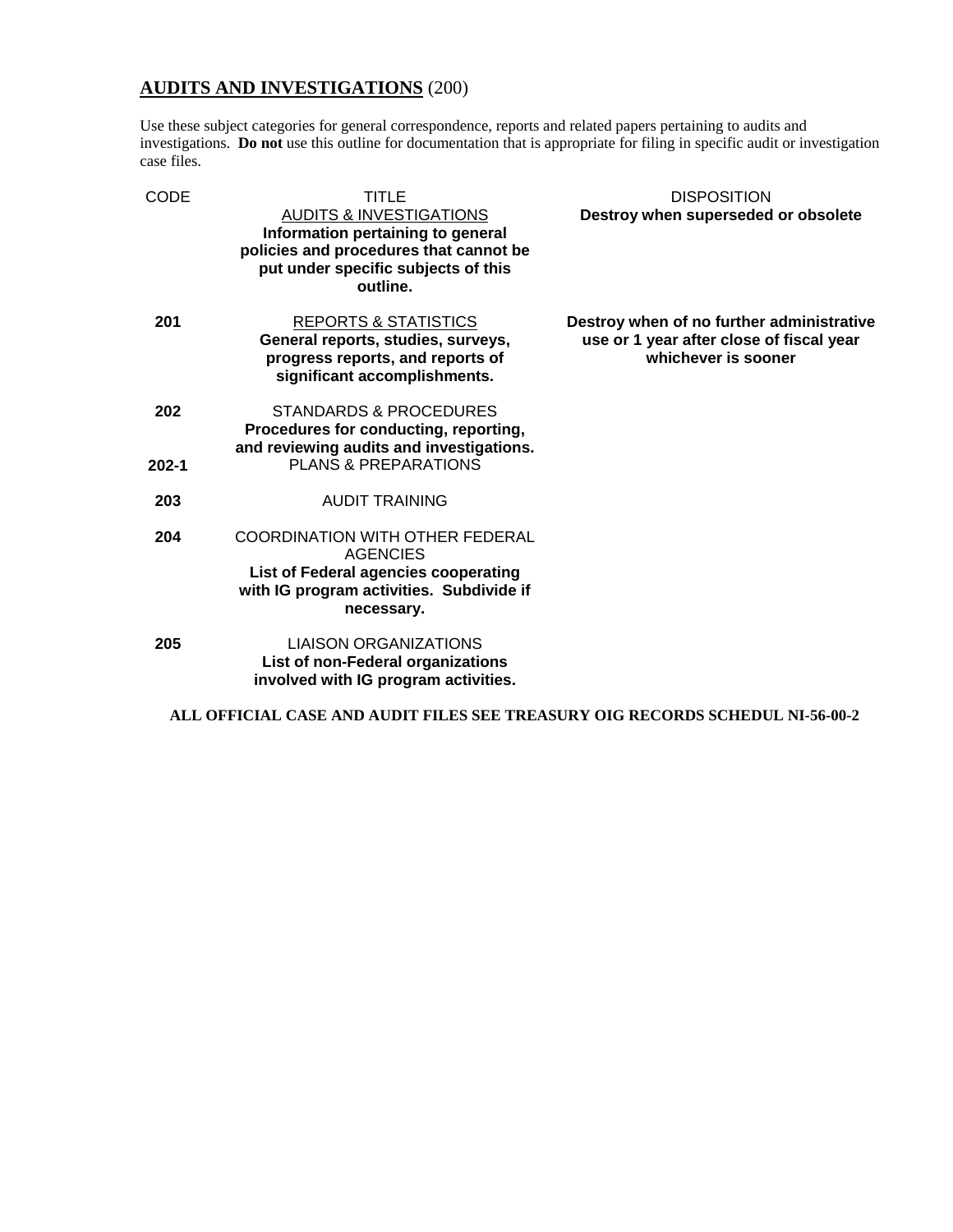# **BUDGET** (300)

Use these subject categories for general correspondence, reports and related papers pertaining to the preparation, review and submission of agency budget data, including budget estimates, justifications, policies, procedures, and financial plans. **Do not** use these subjects for documentation that is appropriately filed in a specific case file.

| CODE                                       | FILE<br><b>BUDGET</b><br>Information pertaining to general<br>policies and procedures that cannot be<br>put under specific subjects of this<br>outlines.                                          |
|--------------------------------------------|---------------------------------------------------------------------------------------------------------------------------------------------------------------------------------------------------|
| 301                                        | <b>REPORTS</b><br>General reports, studies, surveys,<br>progress reports, and reports of<br>significant accomplishments.                                                                          |
| 302<br>$302 - 1$                           | <b>BUDGET PREPARATION &amp; SUBMISSION</b><br><b>BUDGET ESTIMATES</b><br><b>Includes preliminary estimates</b>                                                                                    |
| 302-2                                      | <b>SUBMISSIONS &amp; JUSTIFICATIONS</b><br>Materials concerning submission of<br>budget estimates to the Secretary, OMB,<br>and the Congress. Subdivide by review<br>organization if appropriate. |
| 303<br>$303 - 1$<br>$303 - 2$<br>$303 - 3$ | <b>BUDGET EXECUTION</b><br>ALLOTMENTS & AUTHORIZATIONS<br><b>APPORTIONMENT &amp; ALLOCATIONS</b><br><b>TRANSFER OF FUNDS</b>                                                                      |
| 304                                        | <b>FINANCIAL PLANS</b><br>Overall plans for expenditure of funds.<br>Includes requests, consolidations,<br>review work plans, approvals.                                                          |
| 305                                        | <b>FUND AVAILABILITY</b><br>Appropriated funds, earned<br>reimbursements, refunds, allocations<br>received, transfer appropriations, etc.                                                         |

#### **DISPOSITION See General Records Schedules 5,6,7,8**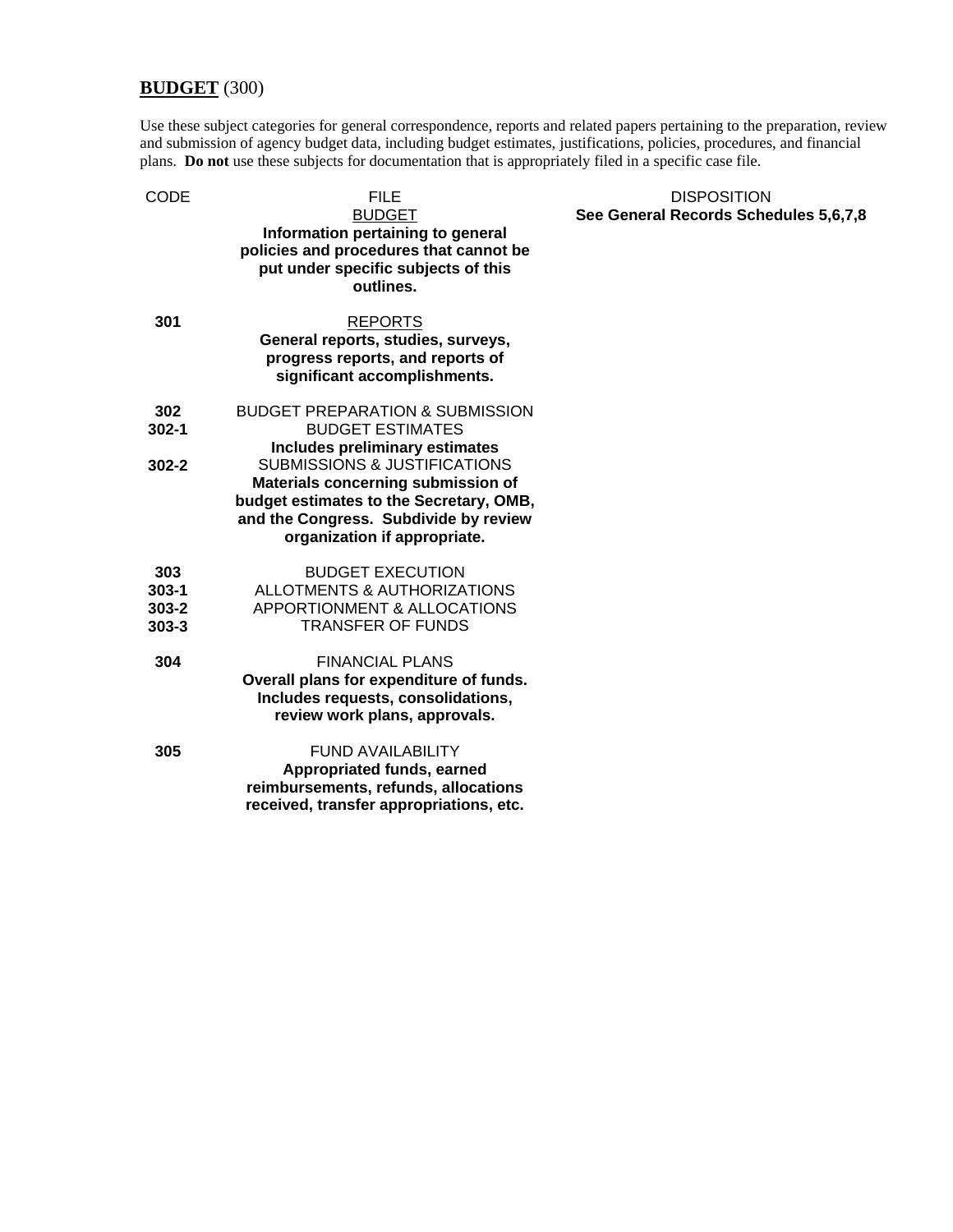# **COMMITTEES, MEETINGS, AND CONFERENCES** (400)

Use this primary subject for material regarding committees, meetings, conferences, task forces, etc., ONLY when the subject matter is too broad or general to be filed by specific subjects. Establish individual files by name of committee, conference, etc. and arrange in alphabetical order, omitting a subject numeric code.

See the ORGANIZATION, PLANNING, AND MANAGEMENT subject outline for "Committee Management"

See General Records Schedule 23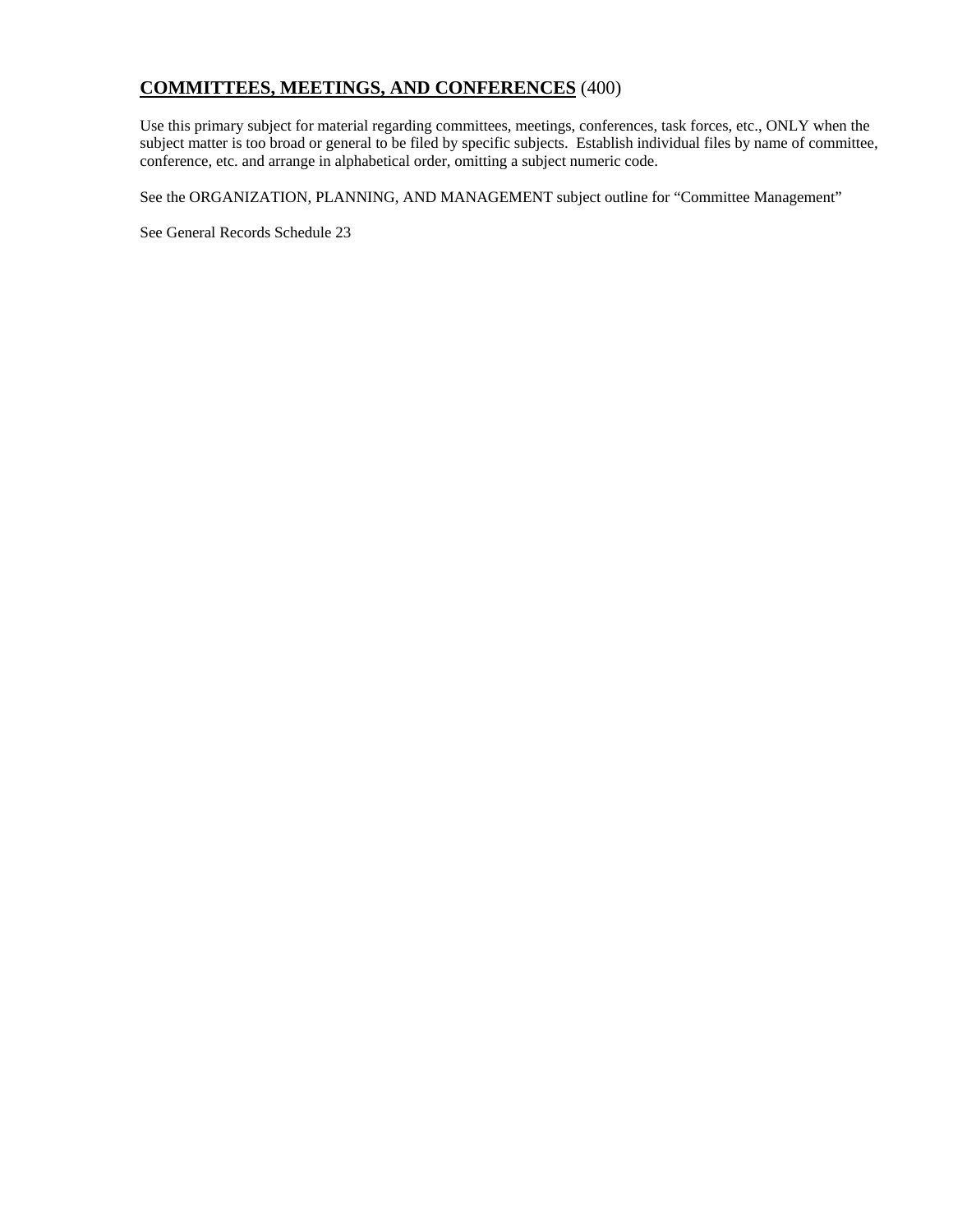# **EQUAL EMPLOYMENT OPPORTUNITY** (500)

Use these subject categories for general correspondence, reports and related papers pertaining to equal employment opportunity. **Do not** use this outline for documentation that is appropriate for filing in specific discrimination case files.

| CODE                                 | <b>TITLE</b><br>EQUAL EMPLOYMENT OPPORTUNITY<br>Information pertaining to general<br>policies and procedures that cannot be<br>put under specific subjects of this<br>outline. | <b>DISPOSITION</b><br>See General Records Schedule 1 |
|--------------------------------------|--------------------------------------------------------------------------------------------------------------------------------------------------------------------------------|------------------------------------------------------|
| 501                                  | <b>REPORTS &amp; STATISTICS</b><br>General reports, studies, survey,<br>progress reports, and reports of<br>significant accomplishments.                                       |                                                      |
| 502                                  | <b>LAWS &amp; REGULATIONS</b><br>Proposed laws and regulations and<br>revisions thereto, relating to agency<br>programs.                                                       |                                                      |
| 503                                  | <b>MANAGEMENT DIRECTIVE 715</b>                                                                                                                                                |                                                      |
| 504<br>$504 - 1$                     | <b>COMPLAINTS</b><br><b>INFORMAL</b>                                                                                                                                           |                                                      |
| 505                                  | <b>DISCRIMINATION</b><br>Materials that related to discrimination in<br>equal opportunity matters.                                                                             |                                                      |
| $505-1$<br>$505 - 2$<br>$505 - 3$    | <b>AGE</b><br><b>NATIONAL ORIGIN</b><br>DISABILITY ISSURES/REASONABLE<br><b>ACCOMMODATION</b>                                                                                  |                                                      |
| 505-4<br>505-5<br>$505 - 6$<br>505-7 | <b>RACE</b><br><b>COLOR</b><br><b>SEX</b><br><b>RELIGION</b>                                                                                                                   |                                                      |
| 506                                  | <b>FEDERAL WOMEN</b><br><b>Information concerning Department of</b><br>Government-wide programs concerning<br>women's rights and opportunities                                 |                                                      |
| 507                                  | <b>SPECIAL OBSERVANCES</b><br>Special programs or events relating to<br>equal employment                                                                                       |                                                      |
| 508                                  | COUNSELING AND COUNSELORS                                                                                                                                                      |                                                      |
| <b>CODE</b><br>509                   | TITLE<br><b>SUPERVISORS</b><br>General correspondence regarding<br>evaluation, responsibilities, and training<br>of agency supervisors with regard to<br>EEO.                  | <b>DEPOSITION</b>                                    |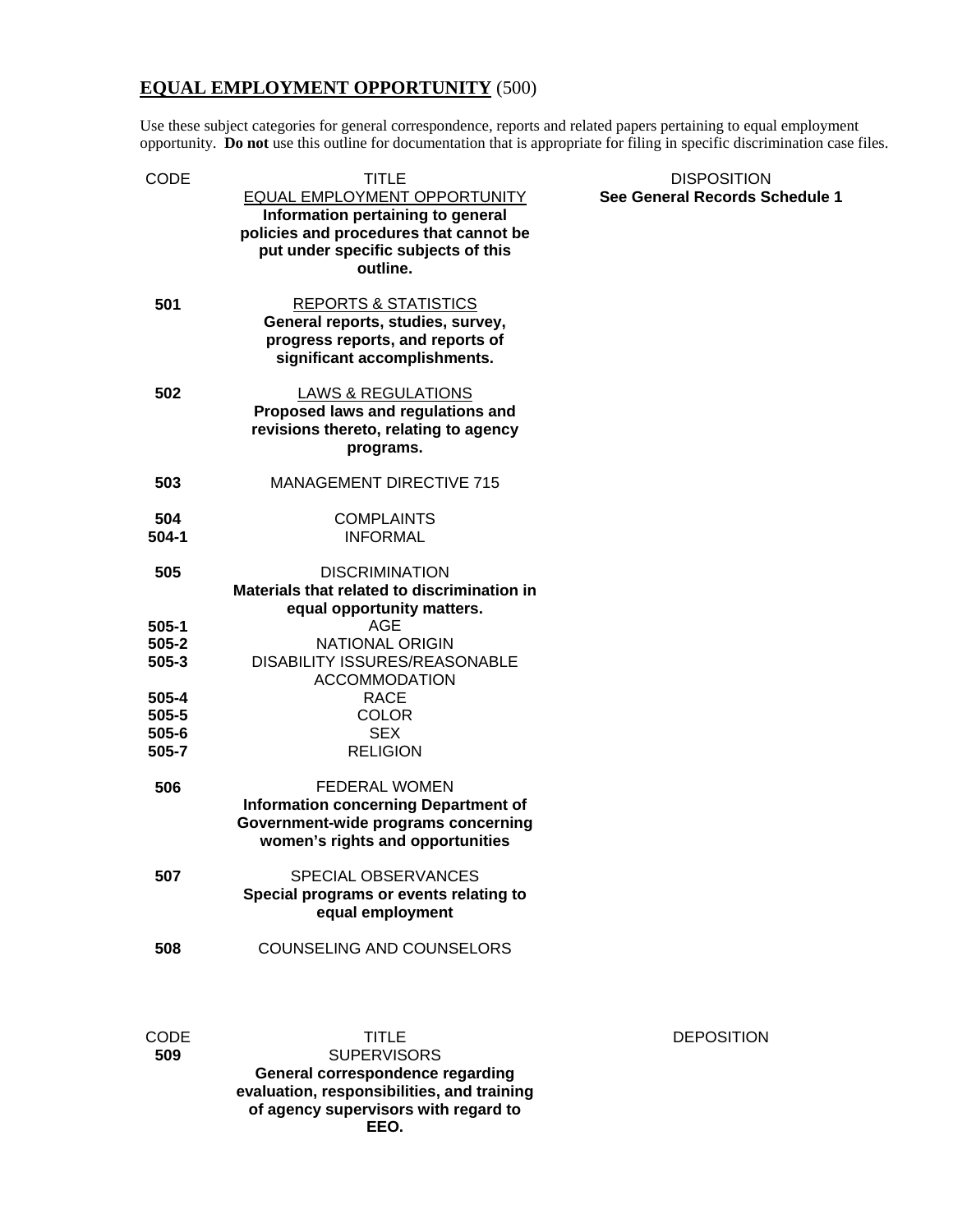# **INFORMATION SERVICES AND PUBLIC RELATIONS** (600)

Use these subject categories for general correspondence and related papers pertaining to public affairs functions, including responses to public inquiries, the preparation of publications containing program information, the clearance of publications and audiovisual materials for issuance and distribution, and the promotion of program activities. **Do NOT** use this outline for documentation that is appropriate for filing in specific case files.

| TITLE<br>INFORMATION SERVICES AND PUBLIC<br><b>RELATIONS</b><br>Information pertaining to general<br>policies and procedures that cannot be<br>put under specific subjects of this<br>outline.                | <b>DISPOSITION</b><br>See General Records Schedule 14 |
|---------------------------------------------------------------------------------------------------------------------------------------------------------------------------------------------------------------|-------------------------------------------------------|
| <b>AUDIOVISUAL</b><br>Subdivide by type if volume warrants;<br>i.e., maps, charts posters, motion<br>pictures, recording, photographs, and<br>slides. Includes promotional aids and<br>publication materials. | See General Records Schedule 21                       |
| <b>BRIEFING MATERIALS</b>                                                                                                                                                                                     |                                                       |
| <b>EXHIBITS, CEREMONIES, AND</b><br><b>COMMUNITY PROJECTS</b>                                                                                                                                                 |                                                       |
| <b>INVITATIONS AND ENGAGEMENTS</b>                                                                                                                                                                            |                                                       |
| <b>PUBLICATIONS</b><br><b>ANNUAL REPORTS</b><br><b>ARTICLES</b><br><b>BIOGRAPHIES</b><br>NEWSLETTERS AND HOUSE ORGANS<br><b>PRESS RELEASES</b><br>PUBLIC SERVICE ANNOUNCEMENTS                                |                                                       |
| PUBLIC OPINION<br>CONGRATULATIONS,<br>COMMENDATIONS, APPRECIATION<br><b>CRITICISM</b>                                                                                                                         |                                                       |
| <b>PRESS RELATIONS</b>                                                                                                                                                                                        |                                                       |
| RADIO, TELEVISION AND MOTION<br><b>PICTURE</b><br>Agency relations these groups.                                                                                                                              |                                                       |
| <b>SPEECHES</b>                                                                                                                                                                                               |                                                       |
| VISITORS, REPRESENTATIVES, GUESTS                                                                                                                                                                             |                                                       |
|                                                                                                                                                                                                               |                                                       |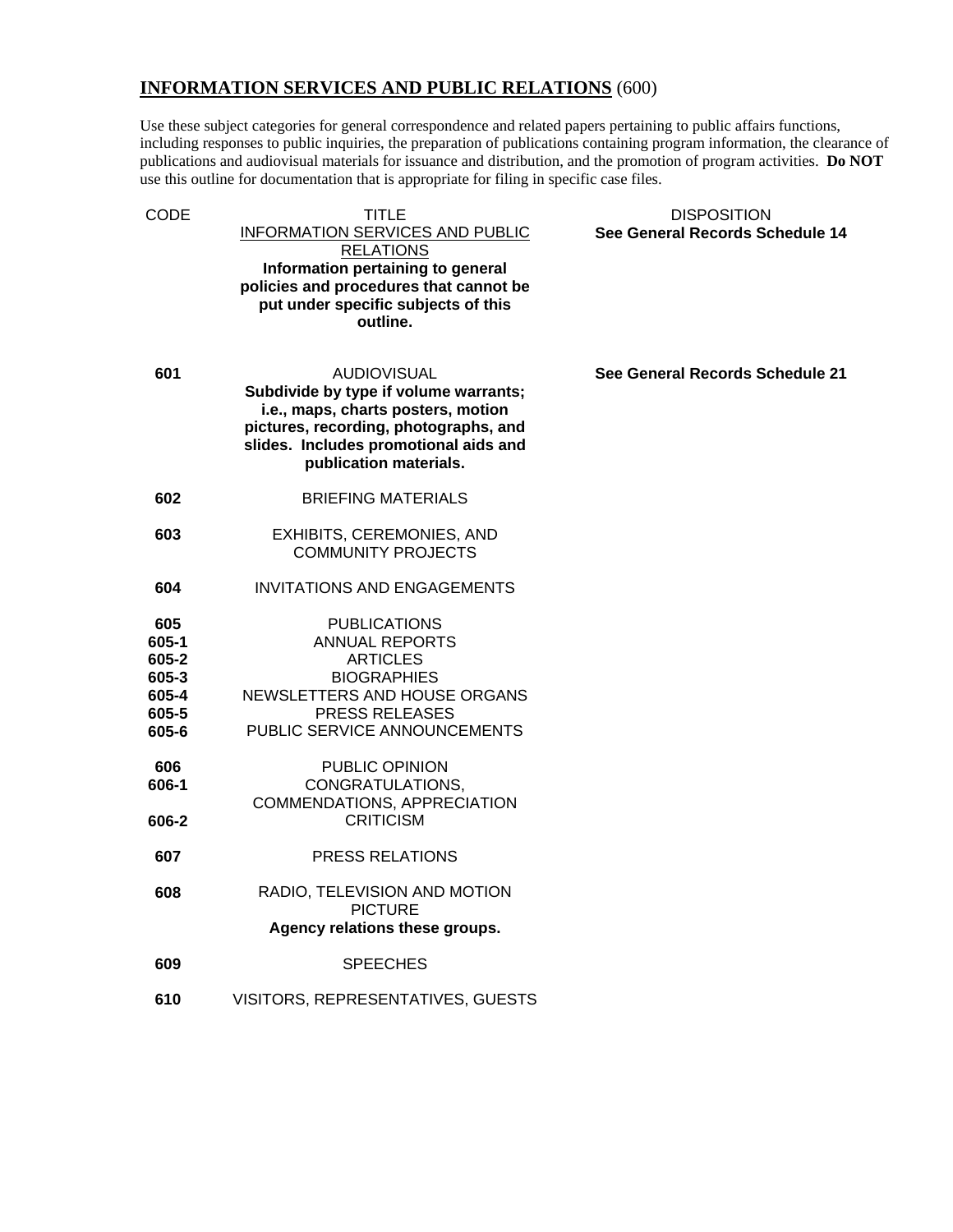#### **INFORMATION TECHNOLOGY OPERATIONS** (700)

Use these subject categories for general correspondence and related papers pertaining to automated and electronic data processing equipment, systems, management, and operations. **Do not** use this outline for documentation that is appropriate for filing in specific case files.

#### CODE TITLE DISPOSITION

INFORMATION TECHNOLOGY **OPERATIONS See General Records Schedule 24 Information pertaining to general policies and procedures that cannot be put under specific subjects of this outline 701** OVERSIGHT & COMPLIANCE FILES **Statistical performance data for systems and networks; System availability reports; sample performance indicators Target IT architecture reports; Systems development lifecycle handbooks; Network assessments; contractor evaluation reports; Market analyses; performance surveys; cost-benefit analyses; Histograms; corrective action reports 702** IT FACILITY, SITE MANAGEMENT, & EQUIPMENT SERVICES **Listings of facilities; Inspection reports 703** IT ASSET & CONFIGURATION MANAGEMENT Maintenance **IT assets;** Inventories **of assets,** equipment **control systems;**  Databases **of barcodes;** Bar code **reports;**  Maintenance **service histories;** Asset **management guides,** Service**;**  Requisitions **for equipment maintenance;**  Change **orders;** Purchase **orders for maintenance;** Property **transfer control systems;** Flow **reconfiguration requests;**  Standardization **requests & justifications 704** SYSTEM BACKUPS & TAPE LIBRARY RECORDS **Backup tapes; backups of system software; location vault lists; offsite storage facilities; bin location** 

CODE TITLE DISPOSITION **705** FILES RELATED TO MAINTAINING THE SECURITY OF SYSTEMS AND DATA **Computer technical manuals, continuity of operations plans; disaster exercise evaluations; disaster recovery plans; risk survey; security plans for IT infrastructure; vulnerability assessments**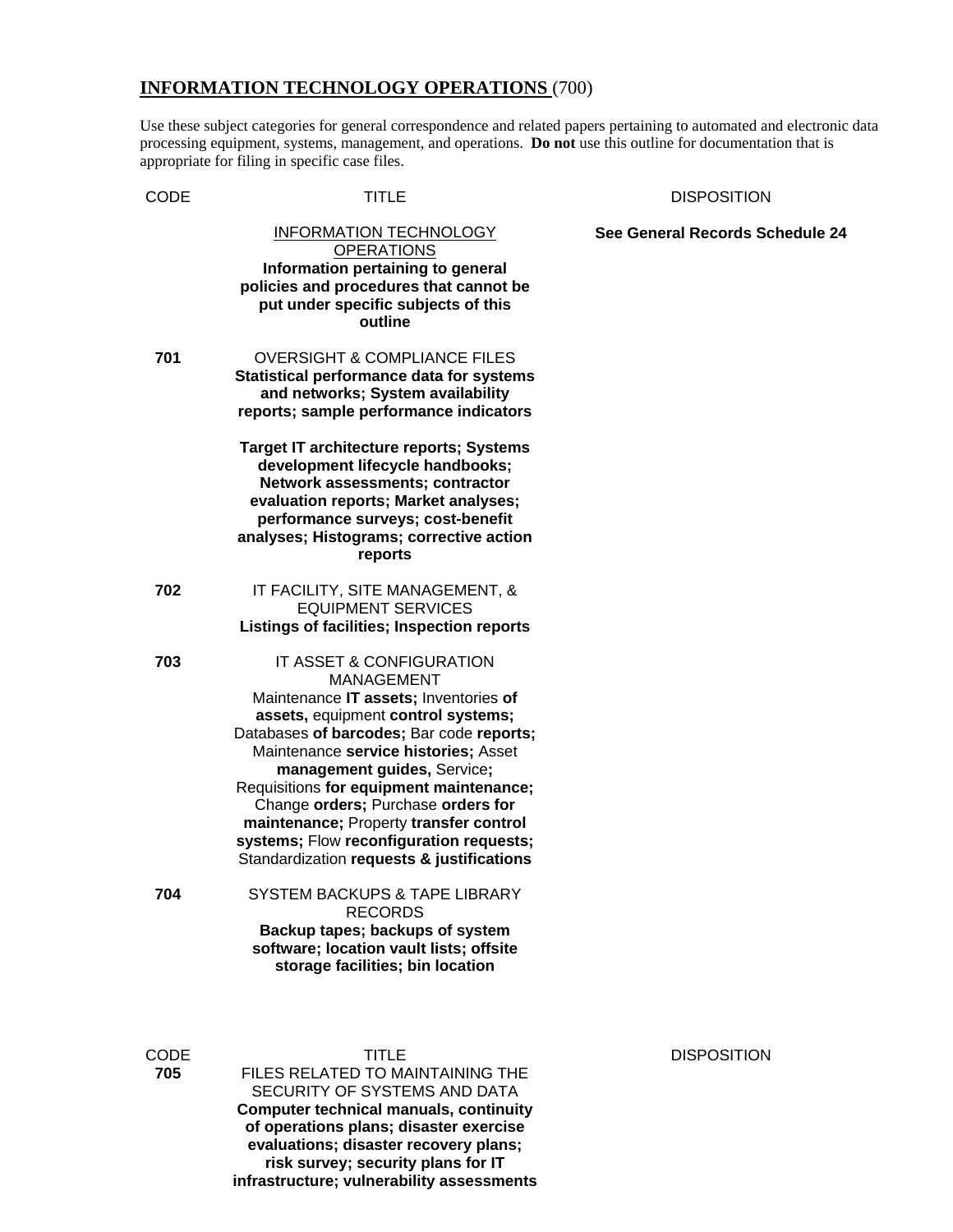|                        | by IG; vulnerability assessments/studies                                                                                                                                                                                                                                                                            |
|------------------------|---------------------------------------------------------------------------------------------------------------------------------------------------------------------------------------------------------------------------------------------------------------------------------------------------------------------|
| 706                    | USER IDENTIFICATION, PROFILES,<br><b>AUTHORIZATIONS &amp; PASSWORD</b><br>User identification; user profiles; user<br>passwords profiles; user authorizations                                                                                                                                                       |
| 707                    | <b>COMPUTER SECURITY INCIDENT</b><br>HANDLING, REPORTING & FOLLOW-UP<br><b>Reports and documentation of Website</b><br>defacement; hacks; break-in records;<br>improper usage by staff; misuse of<br>system; security breaches; security<br>break-ins; security failures;<br>unauthorized intrusions; virus threats |
| 708                    | <b>IT OPERATIONS</b><br>Cycle time reports; maintenance<br>schedules; run reports; workload<br>schedules; software problem reports;<br>benchmark measures; operation reports;<br>performance monitoring                                                                                                             |
| 709                    | <b>FINANCING OF IT RESOURCES &amp;</b><br><b>SERVICES</b><br>Note: Copies of records needed to<br>support contracts should be in<br>procurement files (See General Record<br>Scheduled 3)                                                                                                                           |
| 710                    | IT CUSTOMER SERVICE FILES<br><b>Customer queries; customer service;</b><br>end-user inquiries; feedback records;<br>FAQs; helpdesk logs; pamphlets;<br>requests for assistance; trend analysis;<br>trouble reports; user guides                                                                                     |
| 711                    | IT INFRASTRUCTURE DESIGN &<br>IMPLEMENTATION<br>Acquisition; implementation of new<br>systems; installation & testing;<br>installation reviews; new enterprise<br>projects; quality assurance plans;<br>requirements specifications; technology<br>refresh plans; test plans                                        |
| 712                    | <b>ELECTRONIC MAIL &amp; WORD</b><br>PROCESSING SYSTEM COPIES<br>Electronic copies of records that are<br>created on electronic mail and word<br>processing systems and used solely to<br>generate a recordkeeping copy of the<br>records covered by other items in<br><b>General Record Schedule 24.</b>           |
| 713<br>$713 - 1$       | <b>TELECOMMUNICATIONS</b><br>TELEGRAPH, TELETYPE & FACSIMILE                                                                                                                                                                                                                                                        |
| $713 - 2$<br>$713 - 3$ | <b>SERVICE</b><br><b>TELEPHONE SERVICE</b><br>TELEPHONE DIRECTORIES                                                                                                                                                                                                                                                 |

**See General Records Schedule 12**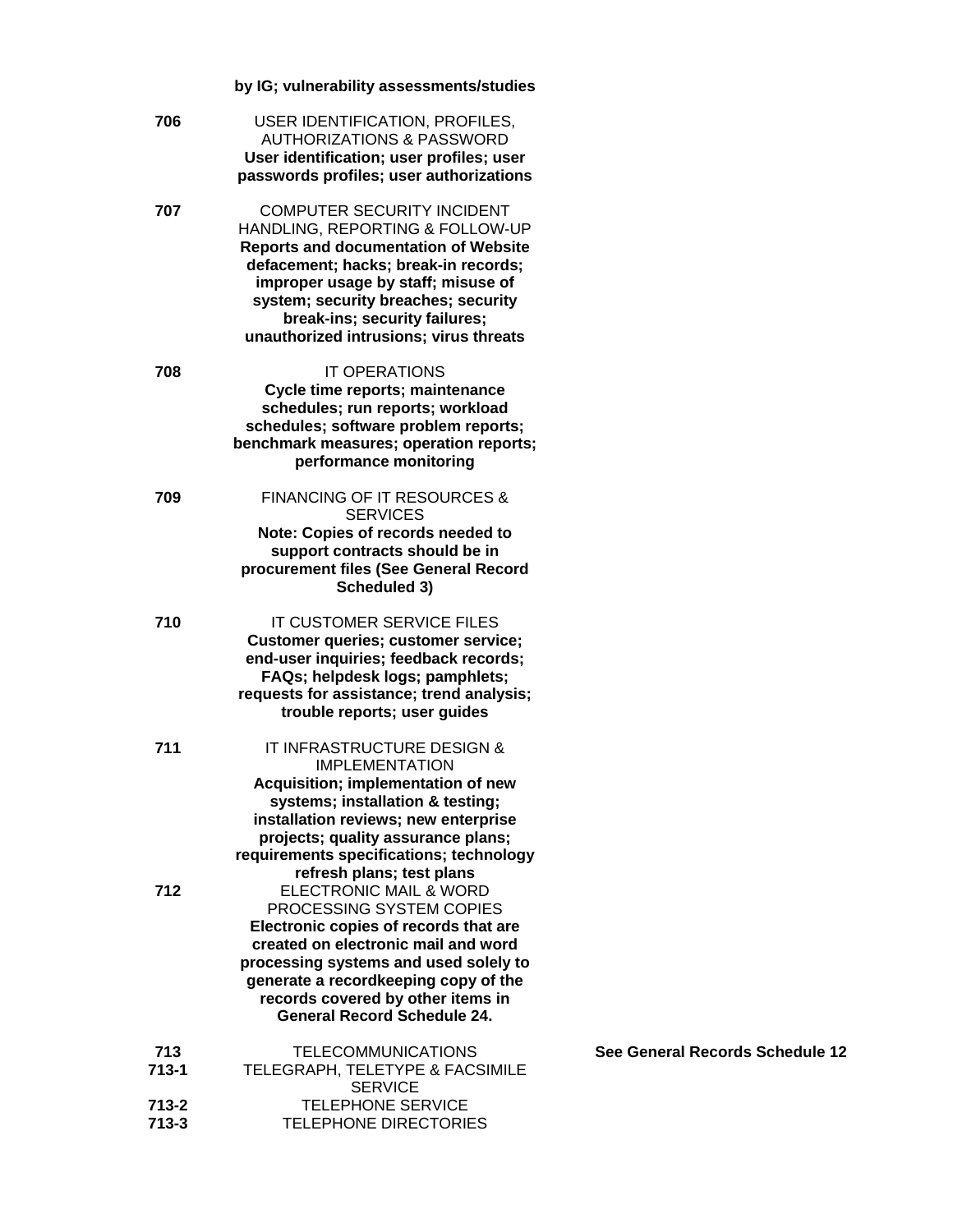# **LEGAL AND LEGISLATIVE** (800)

Use these subject categories for general correspondence and related papers pertaining to the agency's legislative programs, relations with the Congress, and legal matters that are so general in nature that they cannot be filed under more specific subjects. **Do not** use this outline for documentation that is appropriate for filing in specific legal and legislative case files.

| CODE                          | TITLE<br><b>LEGAL AND LEGISLATIVE</b><br>Information pertaining to general<br>policies and procedures that cannot be<br>put under specific subjects of this<br>outline. | <b>DISPOSITION</b> |
|-------------------------------|-------------------------------------------------------------------------------------------------------------------------------------------------------------------------|--------------------|
| 801<br>$801 - 1$<br>$801 - 2$ | LITIGATION AND APPEALS<br><b>CIVIL ACTIONS</b><br><b>CRIMINAL ACTIONS</b>                                                                                               |                    |
| 802<br>802-1<br>802-2         | OPINIONS AND DECISIONS<br>U.S. ATTORNEY<br>U.S. COURTS AND JUDGES                                                                                                       |                    |
| 803                           | FREEDOM OF INFORMATION ACT<br>Do not use for case files or non-FOIA<br>inquires.                                                                                        |                    |
| 804                           | PRIVACY ACT<br>Do not use for case files or non-Privacy<br>Act inquiries.                                                                                               |                    |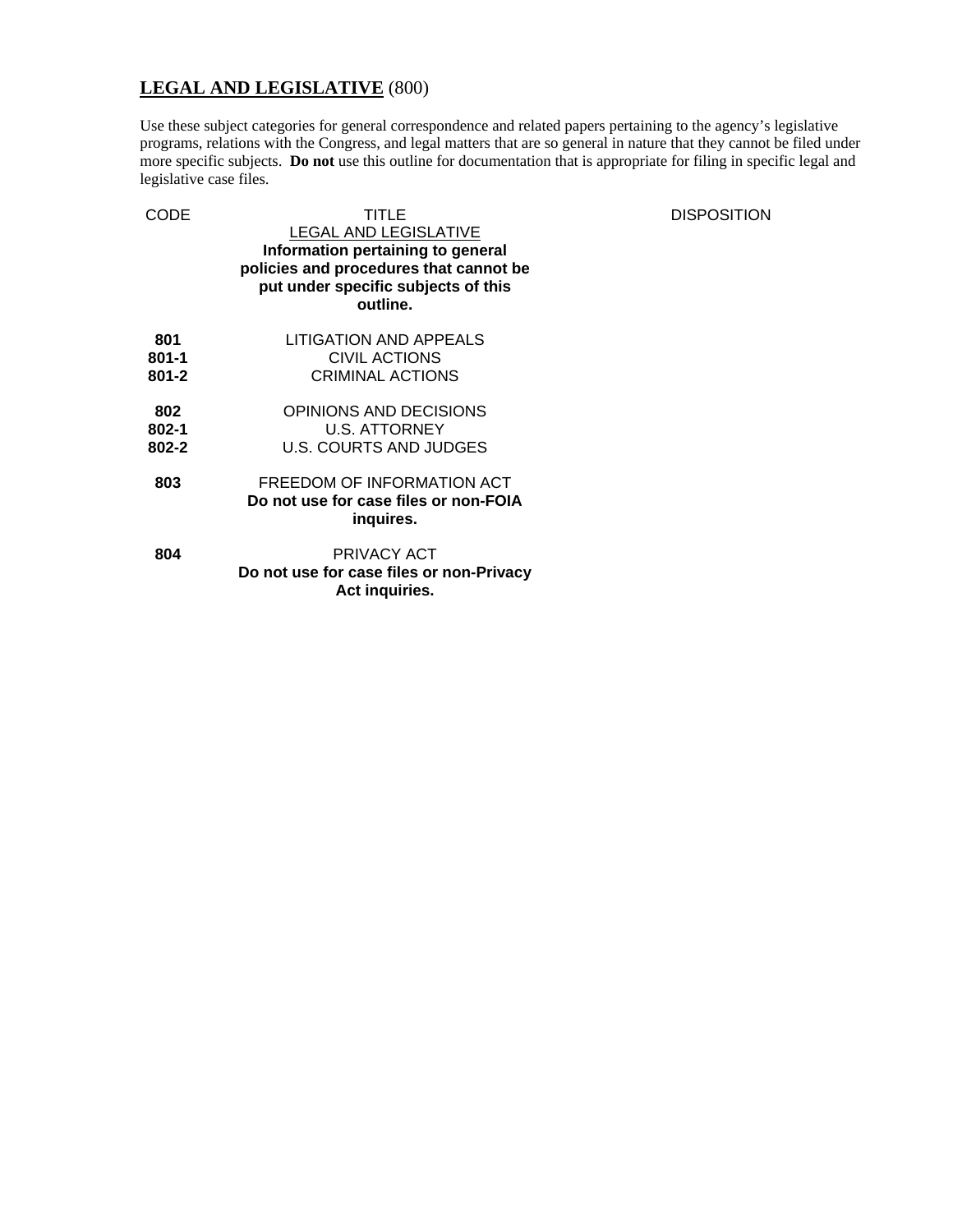# **ORGANIZTION, PLANNING, AND MANAGEMENT** (900)

Use these subject categories for general correspondence and related papers pertaining to the establishment, organization, reorganization, and termination of organizational units; the assignment and reassignment of functions; operational planning, management analysis, and surveys; manpower requirements and utilization; and emergency planning. **Do NOT** use this outline for documentation that is appropriate for filing in specific case files.

| CODE                                          | TITLE<br>ORGANIZATION, PLANNING, AND<br><b>MANAGEMENT</b>                                                                                                                                                                                                                                      | <b>DISPOSITION</b><br>See General Records Sc |
|-----------------------------------------------|------------------------------------------------------------------------------------------------------------------------------------------------------------------------------------------------------------------------------------------------------------------------------------------------|----------------------------------------------|
|                                               | Information pertaining to general<br>policies and procedures that cannot be<br>put under specific subjects of this<br>outline.                                                                                                                                                                 |                                              |
| 901                                           | <b>REPORTS &amp; STUDIES</b><br>General reports, studies, survey,<br>progress reports, and reports of<br>significant accomplishments.                                                                                                                                                          |                                              |
| 902                                           | <b>COMMITTEE MANAGEMENT</b><br>General correspondence regarding the<br>management and administration of<br>agency committees. Do NOT use for<br>papers on committee meeting that<br>should be filed under the specific<br>subject category or "Committees,<br><b>Meetings and Conferences.</b> |                                              |
| 903                                           | DELEGATIONS OF AUTHORITY                                                                                                                                                                                                                                                                       |                                              |
| 904                                           | <b>MANAGEMENT ANALYSIS AND</b><br><b>IMPROVEMENT</b><br>Management improvement, evaluation,<br>and cost reduction activities other than<br>inspections, audits, and surveys.                                                                                                                   |                                              |
| 905                                           | ORGANIZATION AND REORGANIZATION<br>Organization charts, statements of<br>functions, organization and<br>reorganization plans, history and<br>background of agency elements, and the<br>establishment and jurisdiction of<br>regional offices.                                                  |                                              |
| 906<br>$906-1$<br>906-2<br>$906 - 3$<br>906-4 | STAFF CONTROLL AND UTILIZATION<br><b>STAFF REQUIREMENTS</b><br><b>WORK DISTRIBUTION</b><br><b>WORK MEASUREMENT</b><br><b>WORK SIMPLIFICATION</b>                                                                                                                                               |                                              |
| <b>CODE</b><br>907                            | TITLE<br>PROGRAM PLANNING AND EVALUATION<br>General material on the overall planning,<br>direction, coordination, supervision,<br>review, and evaluation of program goals.                                                                                                                     | <b>DEPOSITION</b>                            |
| 908                                           | PROJECTS MANAGEMENT<br>General correspondence relating to the<br>management and administration of<br>agency projects.                                                                                                                                                                          |                                              |

# **Records Schedule 23**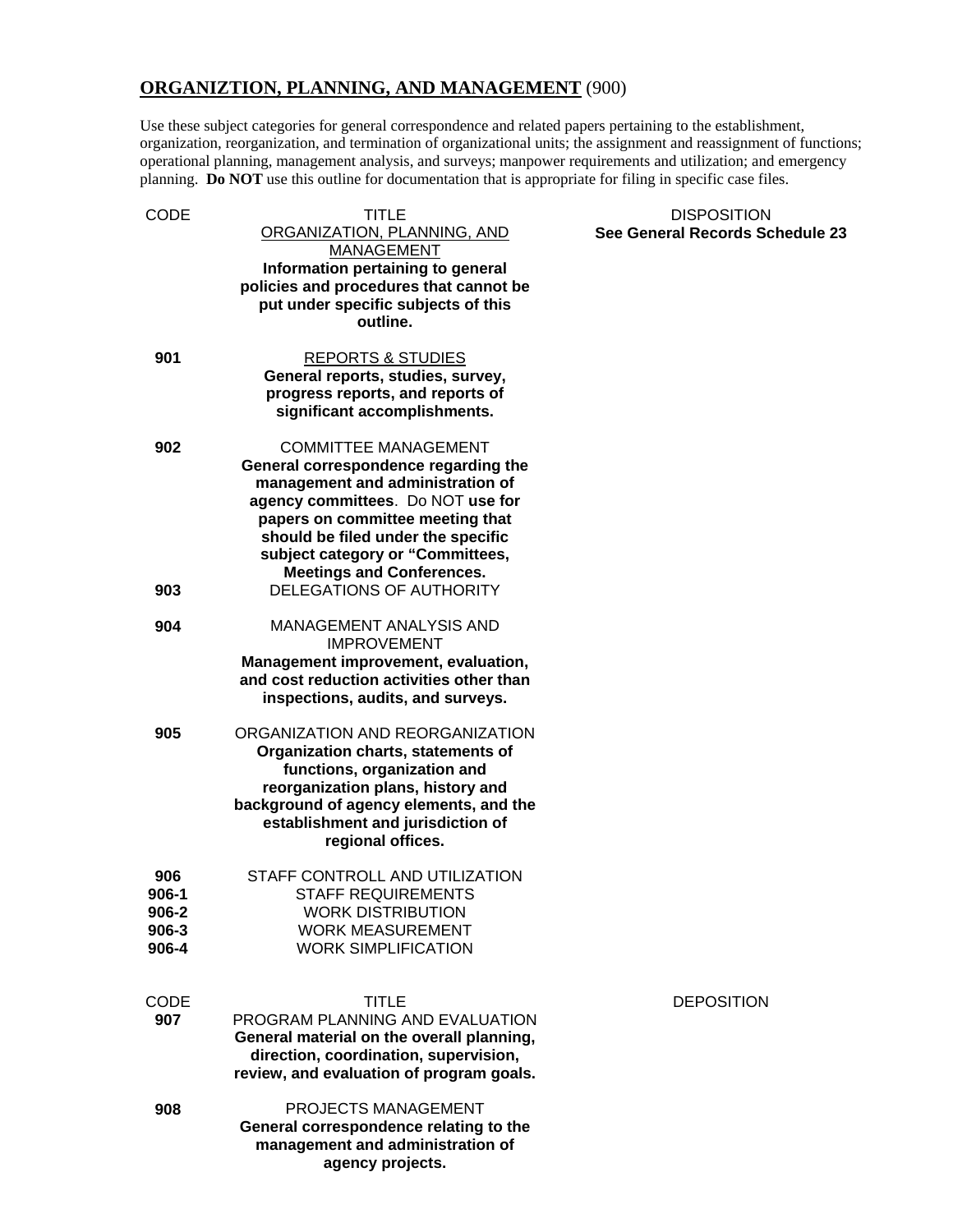# **PERSONNEL** (1000)

Use these subject categories for general correspondence and related papers pertaining to personnel. **Do not** use this outline for documentation that is appropriate for filing in specific case files.

See the EQUAL EMPLOYMENT OPPORTUNITY subject outline for general correspondence and similar papers related to equal employment opportunity.

| CODE        | <b>TITLE</b>                                                                      | <b>DISPOSITION</b>                  |
|-------------|-----------------------------------------------------------------------------------|-------------------------------------|
|             | <b>PERSONNEL</b>                                                                  | See General Records Schedule 1      |
|             | Information pertaining to general                                                 |                                     |
|             | policies and procedures that cannot be                                            |                                     |
|             | put under specific subjects of this                                               |                                     |
|             | outline.                                                                          |                                     |
|             |                                                                                   |                                     |
| 1001        | <b>ATTENDANCE AND LEAVE</b>                                                       |                                     |
|             | Annual, sick, and military leave; leave<br>without pay; holidays; and absence for |                                     |
|             | jury duty. Subdivide by as necessary.                                             |                                     |
|             |                                                                                   |                                     |
| 1002        | <b>EMPLOYEE RELATIONS AND SERVICES</b>                                            |                                     |
| 1002-1      | APPEALS AND GRIEVANCES                                                            |                                     |
|             | General material on the appeals system                                            |                                     |
|             | and policies and procedures for                                                   |                                     |
|             | handling appeals, complaints, and                                                 |                                     |
|             | grievances.                                                                       |                                     |
| 1002-2      | <b>CONDUCT OF EMPLOYEES</b>                                                       |                                     |
|             | General materials relating to regulations                                         |                                     |
|             | and procedures governing conflicts of                                             |                                     |
|             | interest, political activities, acceptance                                        |                                     |
|             | of gratuities, etc. Subdivided as                                                 |                                     |
|             | necessary.<br><b>DISCIPLINARY AND ADVERSE ACTIONS</b>                             |                                     |
| 1002-3      |                                                                                   |                                     |
| 1003        | <b>EMPLOYMENT</b>                                                                 |                                     |
| 1003-1      | <b>SPECIAL CATEGORIES</b>                                                         |                                     |
|             | Students, handicapped veterans,                                                   |                                     |
|             | consultants, etc.                                                                 |                                     |
|             |                                                                                   |                                     |
| 1004        | <b>PAY ADMINISTRATION</b>                                                         | Also see General Records Schedule 2 |
| 1005        | PERSONNEL MANAGEMENT                                                              |                                     |
|             | Program inspections and surveys.                                                  |                                     |
|             |                                                                                   |                                     |
| 1006        | POSITION CLASSIFICAITON                                                           |                                     |
| 1006-1      | <b>APPEALS</b>                                                                    |                                     |
| 1006-2      | <b>DESK AUDITS</b>                                                                |                                     |
| 1006-3      | <b>SURVEYS AND EVALUATIONS</b>                                                    |                                     |
| 1007        | <b>STAFFING PATTERNS</b>                                                          |                                     |
| 1007-1      | ORGANIZATIONAL CHARTS                                                             |                                     |
|             |                                                                                   |                                     |
| <b>CODE</b> | <b>TITLE</b>                                                                      | <b>DEPOSITION</b>                   |
| 1008        | RECRUITMENT, SELECTION, AND                                                       |                                     |
|             | <b>APPOINTMENT</b>                                                                |                                     |
| 1008-1      | <b>DEU QUARTERLY REPORTS</b>                                                      |                                     |
| 1008-2      | <b>REDUCTION IN FORCE</b>                                                         |                                     |
| 1008-3      | <b>REGULAR 45 DAY HIRING REPORTS</b>                                              |                                     |
| 1008-4      | <b>SES 45 DAY HIRING REPORTS</b>                                                  |                                     |
|             |                                                                                   |                                     |
| 1009        | TRAINING AND CAREER DEVELOPMENT                                                   |                                     |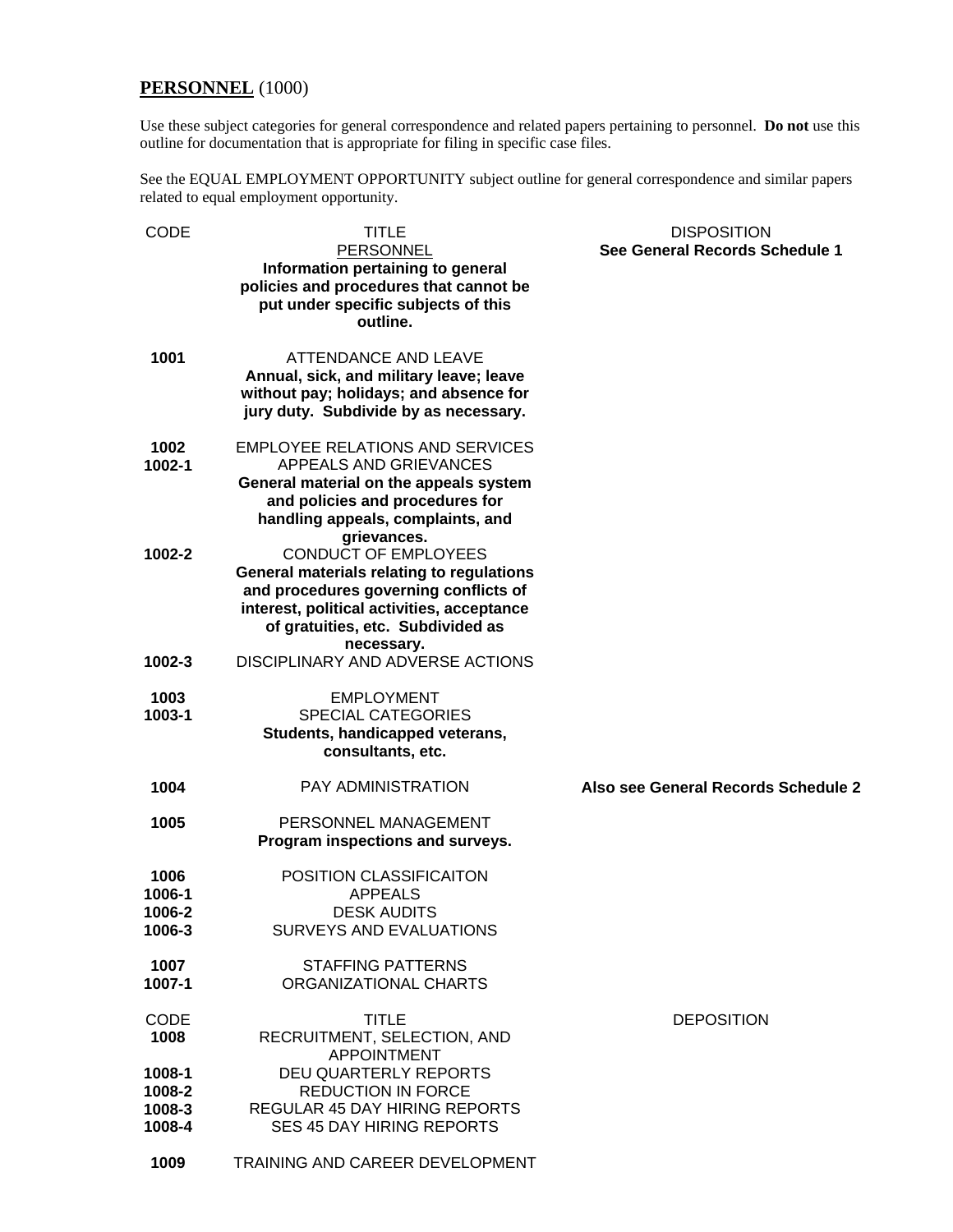# **PROCUREMENT AND CONTRACTING** (1100)

Use these subject categories for general correspondence and related papers pertaining to procurement of agency supplies, equipment, and services; contracting for supplies and services; and interagency agreements. **Do not** use this outline for documentation that is appropriate for filing in specific contract or procurement case files.

CODE TITLE TITLE DISPOSITION PROCUREMENT AND CONTRACTING **Information pertaining to general policies and procedures that cannot be put under specific subjects of this outline.** 

**1101** PURCHASE ORDERS AND REQUISITIONS **File by fiscal year, order number and requisition number.** 

**See General Records Schedule 3**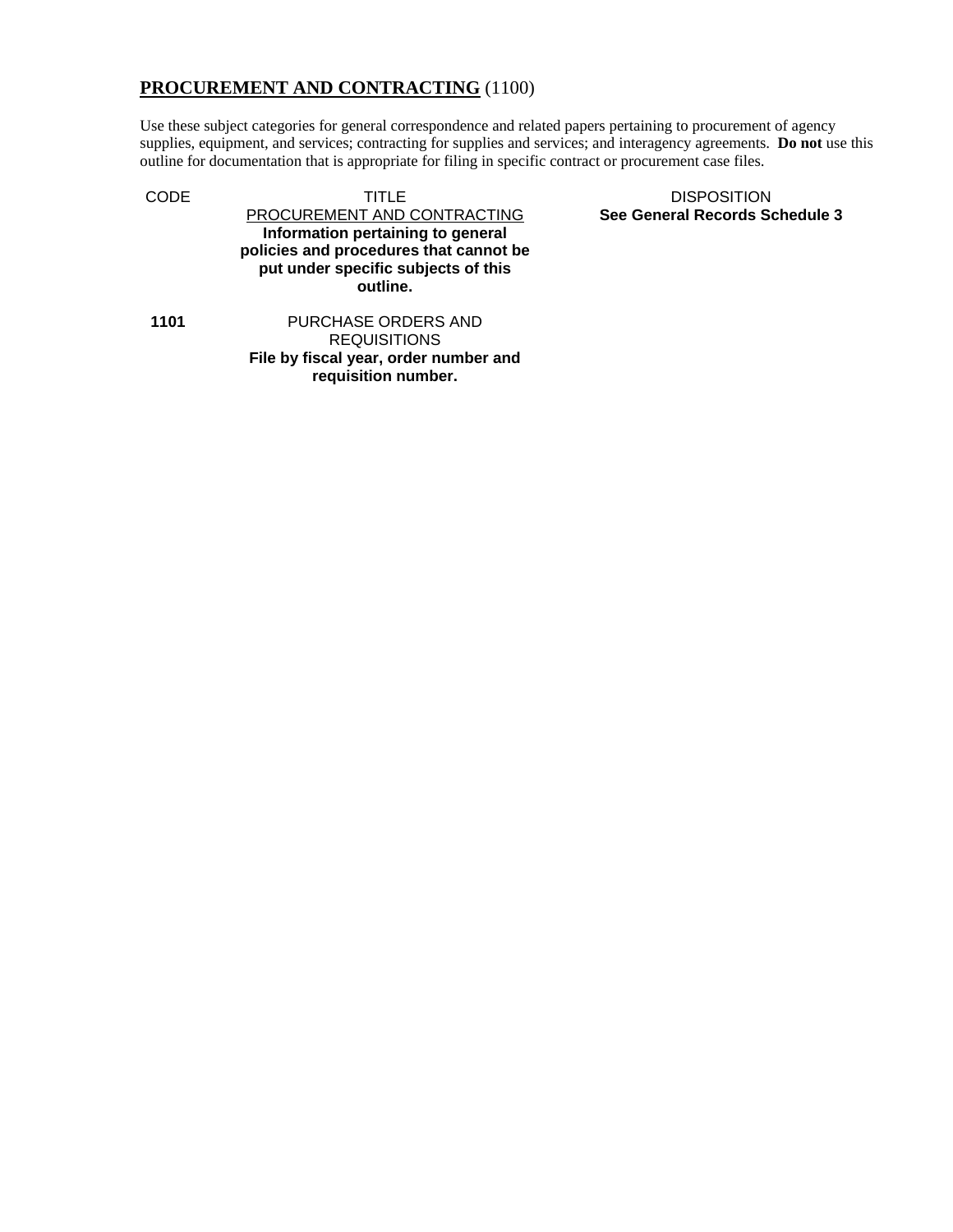# **RECORDS MANAGEMENT** (1200)

Use these subject categories for general correspondence and related papers pertaining to such records management functions as records maintenance and disposition, document security, and the management of correspondence, forms, directives, and reports. **Do not** use this outline for documentation that is for appropriate for filing in specific case files.

| CODE   | TITLE                                                                                                                                                                                                   | <b>DISPOSITION</b>              |
|--------|---------------------------------------------------------------------------------------------------------------------------------------------------------------------------------------------------------|---------------------------------|
|        | RECORDS MANAGEMENT<br>Information pertaining to general<br>policies and procedures that cannot be<br>put under specific subjects of this<br>outline.                                                    | See General Records Schedule 16 |
| 1201   | DOCUMENT AND INFORMATION<br><b>SECURITY</b><br>Systems and procedures regarding the                                                                                                                     |                                 |
|        | handling and control of information and<br>documents. Includes material on<br>technical, administrative, and physical<br>safeguards to ensure the confidentiality<br>of records containing personal and |                                 |
|        | proprietary information.                                                                                                                                                                                |                                 |
| 1202   | <b>DISPOSITION SCHEDULES</b><br>General correspondence about<br>scheduling records. Exclude SF-115                                                                                                      |                                 |
| 1202-1 | <b>RECORDS RETIREMENT</b><br><b>Completed SF-135 and related papers</b>                                                                                                                                 |                                 |
| 1203   | <b>VITAL RECORDS</b><br>General correspondence on policy and<br>procedures to be followed in handling<br>records essential to agency's operations<br>in an emergency situation.                         |                                 |
|        |                                                                                                                                                                                                         |                                 |